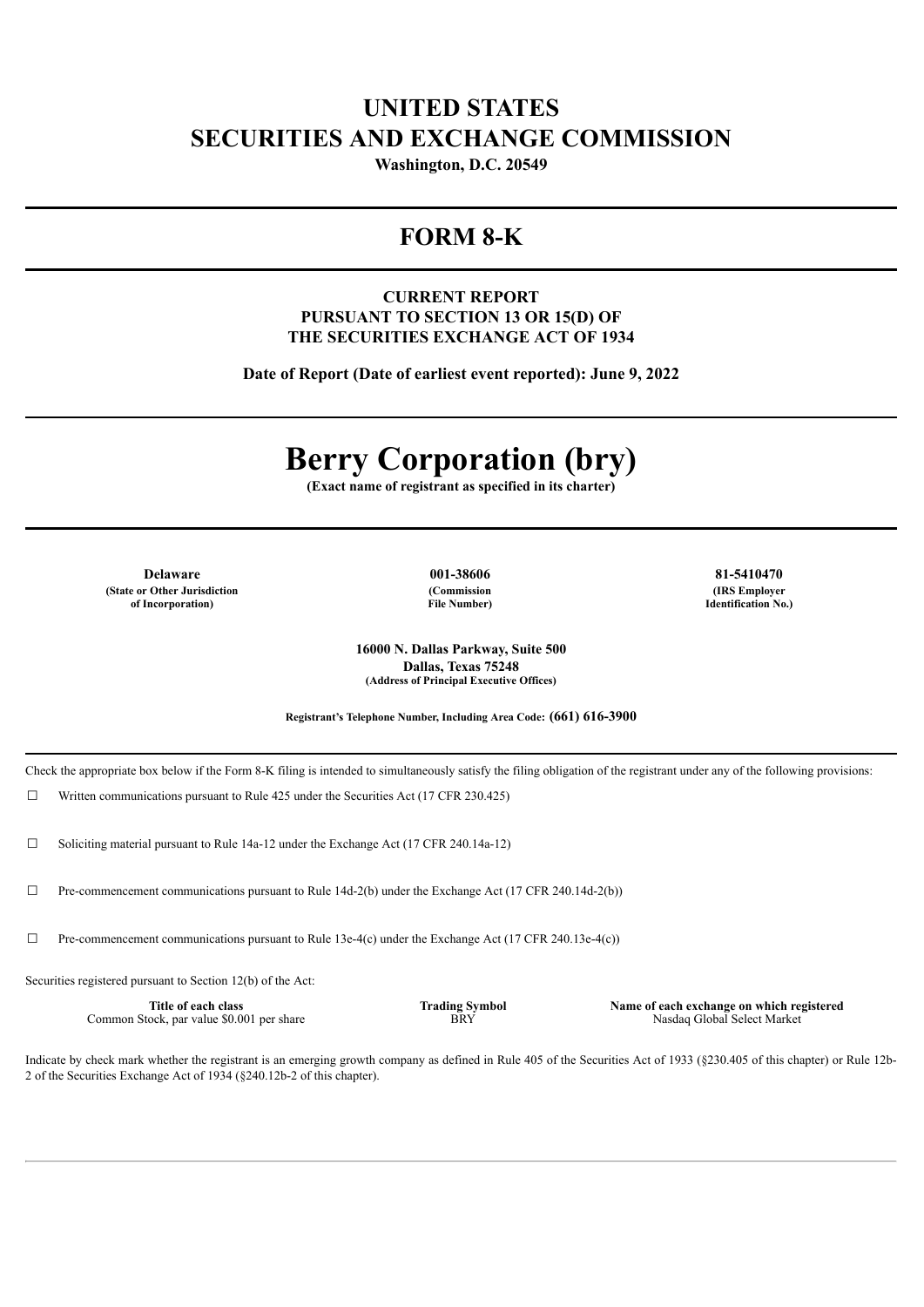If an emerging growth company, indicate by check mark if the registrant has elected not to use the extended transition period for complying with any new or revised financial accounting standards provided pursuant to Section 13(a) of the Exchange Act.  $\Box$ 

#### **Item 8.01 Other Events**

This Current Report on Form 8-K is being filed solely to file (i) the consent of KPMG LLP, the independent registered public accounting firm of Berry Corporation (bry) (the "Company"), dated June 9, 2022, to the incorporation by reference into the Company's Registration Statement on Form S-3 (No. 333-228740)(the "Registration Statement") of their report dated March 4, 2022, relating to the consolidated financial statements of the Company included in the Company's Annual Report on Form 10-K for the year ended December 31, 2021 (the "Form 10-K") filed with the Securities and Exchange Commission on March 4, 2022, as well as the use of the name KPMG LLP and references to KPMG LLP as an independent registered public accounting firm under the heading "Experts" in the prospectus included in the Registration Statement; and (ii) the consent of DeGolyer and MacNaughton, dated June 9, 2022, to the incorporation by reference into the Registration Statement of their report of third party dated January 19, 2022 (the "D&M Letter Report"), containing DeGolyer and MacNaughton's opinion of the proved reserves and future net revenue, as of December 31, 2021, of the Company, included as an exhibit to the Form 10-K, as well as (a) the use of the name DeGolyer and MacNaughton, (b) references to DeGolyer and MacNaughton as an independent petroleum engineering consulting firm, and (c) the use of information from, and the inclusion of, the D&M Letter Report therein. The consents filed as Exhibits 23.1 and 23.2 to this Current Report are in addition to, and do not change, the previously-filed consents of KPMG LLP and DeGolyer and MacNaughton filed as Exhibits 23.1 and 23.2, respectively, to the Form 10-K.

#### **Item 9.01 Financial Statements and Exhibits.**

(d) Exhibits.

| Exhibit No. | <b>Description</b>                                                           |
|-------------|------------------------------------------------------------------------------|
| $23.1*$     | <b>Consent of KPMG LLP</b>                                                   |
| $23.2*$     | Consent of DeGolyer and MacNaughton                                          |
| 104         | Cover Page Interactive Data File (embedded within the Inline XBRL document). |
|             |                                                                              |

(\*) Filed herewith.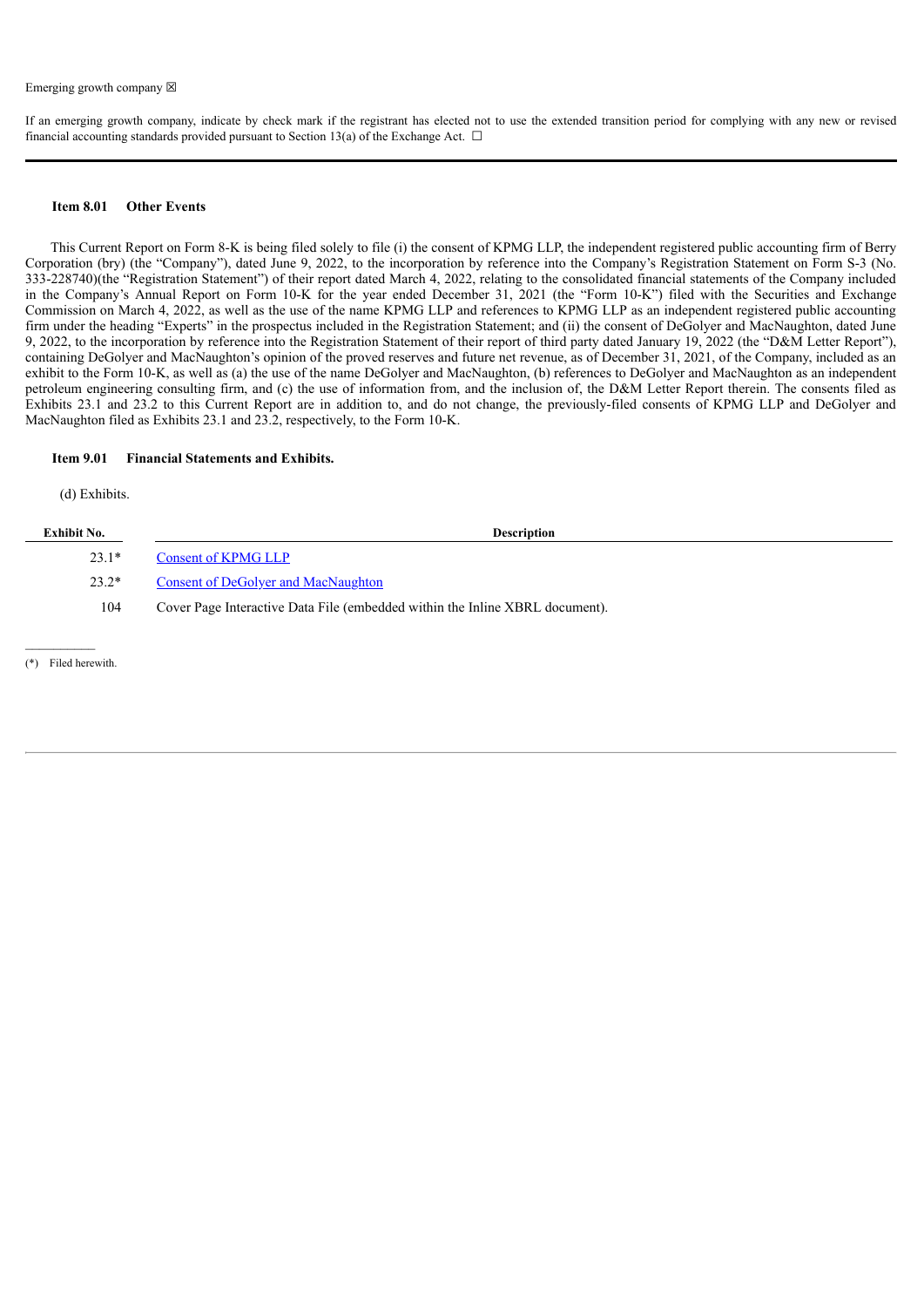## **SIGNATURES**

Pursuant to the requirements of the Securities Exchange Act of 1934, the Registrant has duly caused this report to be signed on its behalf by the undersigned hereunto duly authorized.

Dated: June 9, 2022 By: */s/ Danielle Hunter*

**Berry Corporation (bry)**

Danielle Hunter Executive Vice President, General Counsel and Corporate Secretary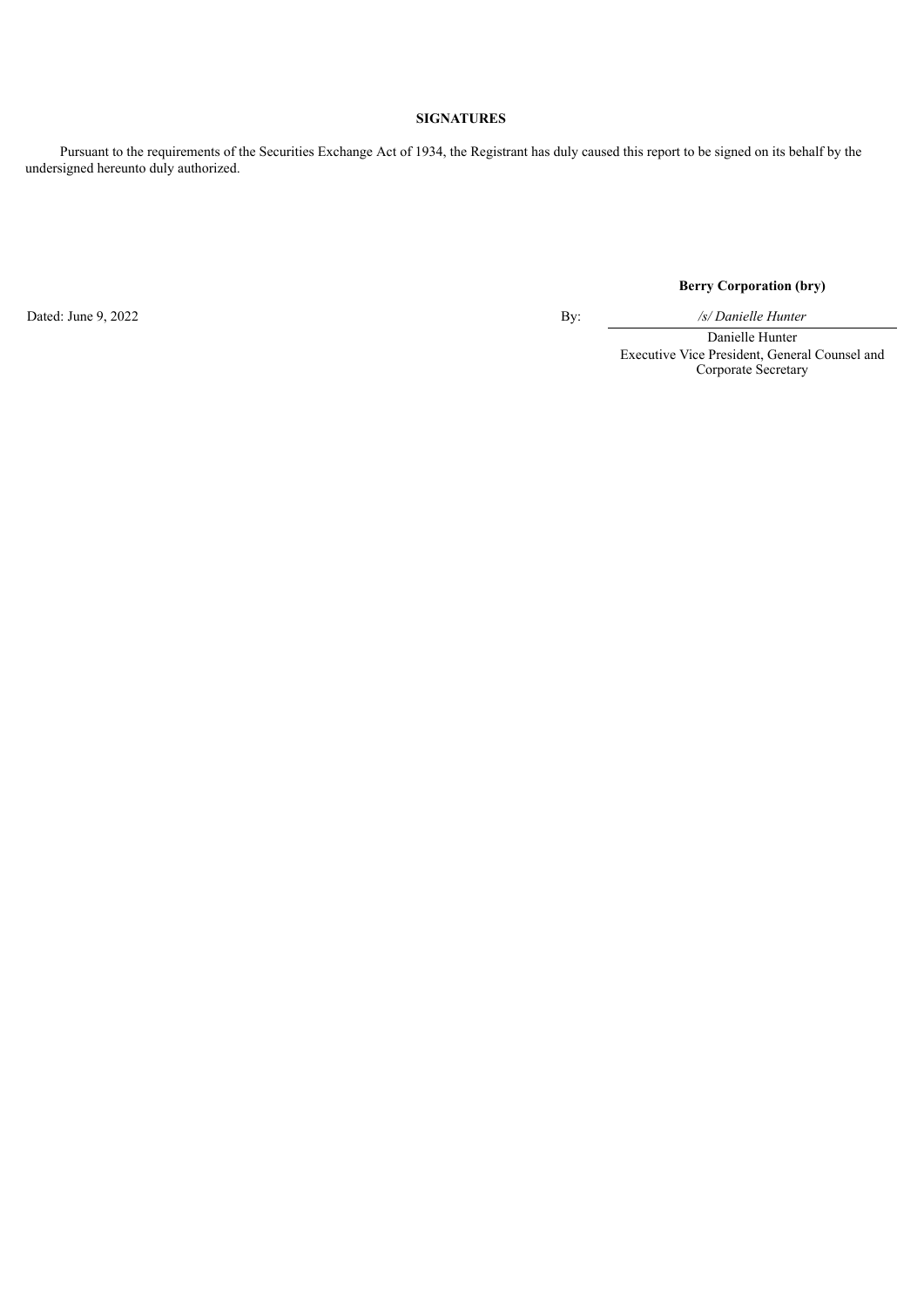## **Consent of Independent Registered Public Accounting Firm**

<span id="page-3-0"></span>We consent to the incorporation by reference in the Registration Statement on Form S-3 (333-228740) filed by Berry Petroleum Corporation, now named Berry Corporation (bry), of our report dated March 4, 2022, with respect to the consolidated financial statements of Berry Corporation (bry) included in the Form 10-K filed by Berry Corporation (bry) on March 4, 2022, incorporated therein by reference and to the reference to our firm under the heading "Experts" in the prospectus.

/s/ KPMG LLP

Dallas, Texas June 9, 2022